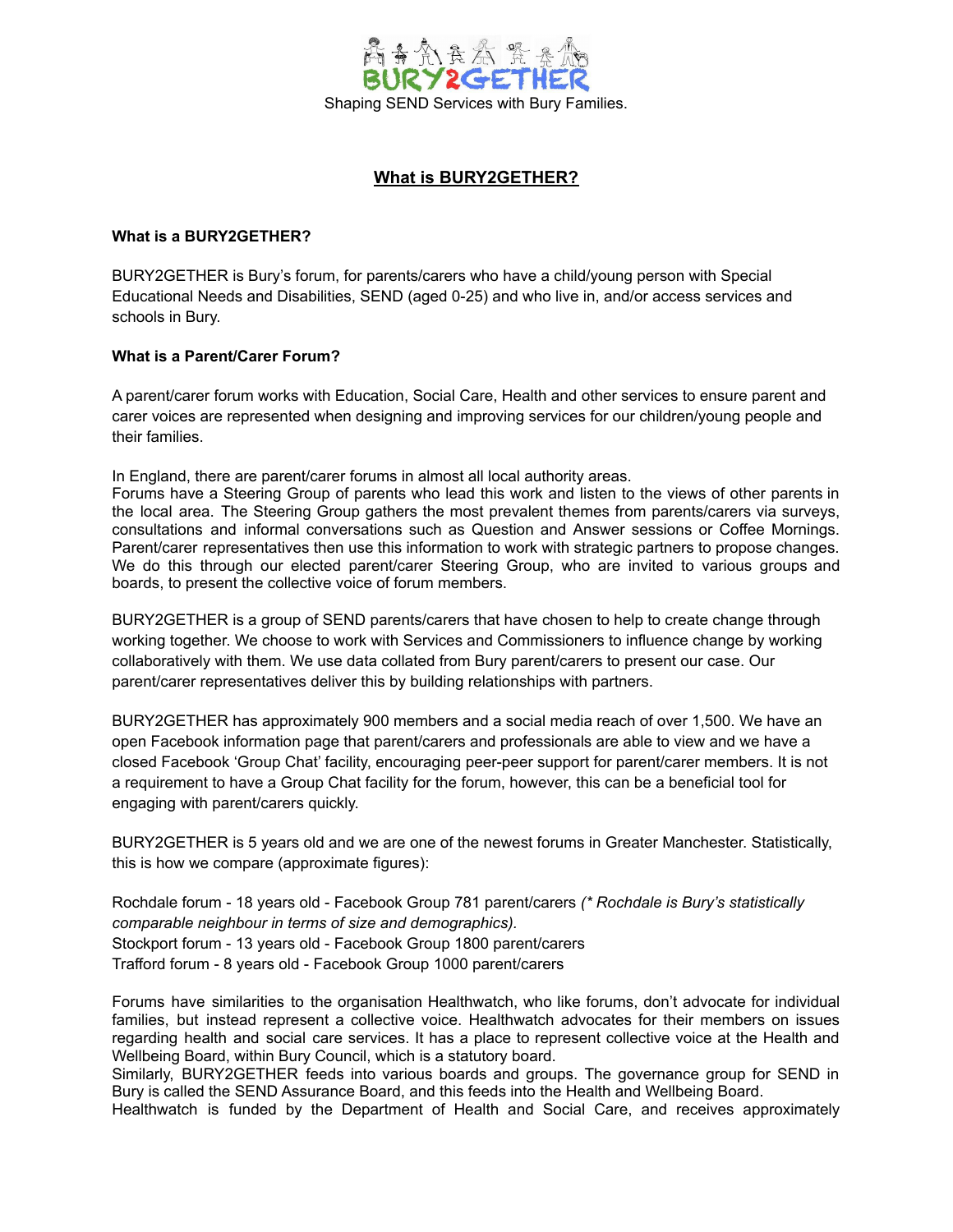

#### £122,000 a year (based on 19/20 figures).

As BURY2GETHER is the DfE approved forum, it receives an approximate yearly grant of £15,000, from the charity Contact. The role of Contact is to administer grants, monitor and support forums. BURY2GETHER is therefore a voluntary led, constituted group. All of our parent/carer Steering Group have a voluntary role, in which they are aided by our paid administration support. Our Steering Group members support the forum because they are passionate about evoking change.

BURY2GETHER receives no funding for their forum work from the CCG or the Local Authority. However, other forums in other Local Authority areas in Greater Manchester do choose to be funded by their partners.

# **What about the other work BURY2GETHER does?**

Running the forum is BURY2GETHER's primary aim.

But being parent/carers ourselves, we can't resist applying for grants/bids for projects that will help support our community. These form part of our secondary aims. These have included delivering £4,500 worth of sensory equipment to families during Covid, clubs and activities run from our centre by our volunteers, and funded day trips out for SEND families over the holidays. This year, we also stepped in at the last minute, with a bid for part of the additional funding that the DfE provided Bury with, for children with SEND.

# **What types of SEND do we represent?**

All types of Special Educational Needs and/or Disabilities, regardless of diagnosis.

Statistically, autistic children/young people form the largest category nationally within SEND. This amounts to approximately 70% of SEND. Therefore, this is represented similarly within our membership. Despite this, we try to be as inclusive as possible. For example, our current Steering Group have children with the following conditions: Autism, ADHD, SWAN Syndrome, Liver Disease, Rare Chromosome Disorder, Irlen Syndrome, EDS, Osteogenesis Imperfecta and Epilepsy to name a few. And previous Steering Group members have had children who have required complex care, have Down's Syndrome and have been wheelchair users.

#### **What is a parent/carer forum responsible for?**

The forum is **not** responsible for ensuring that the Local Authority (LA) or Clinical Commissioning Group (CCG) implement the voices of our parent/carers. Our responsibility is to pass on the collective voice of our parent/carers.

The LA, CCG and political leadership are responsible for working with us as equal partners and bringing about change. The willingness of our partners to work in coproduction with us and implement the voice of parent/carers will be judged by the CQC and Ofsted inspectors during the SEND inspection process.

#### **Are we independent?**

Yes, we are. And our elected Steering Group members ensure that we stay independent. I'm sure our parent/carer representatives wouldn't have given up the last 5 years of their lives voluntarily, if they thought otherwise.

#### **Are we censored in any way?**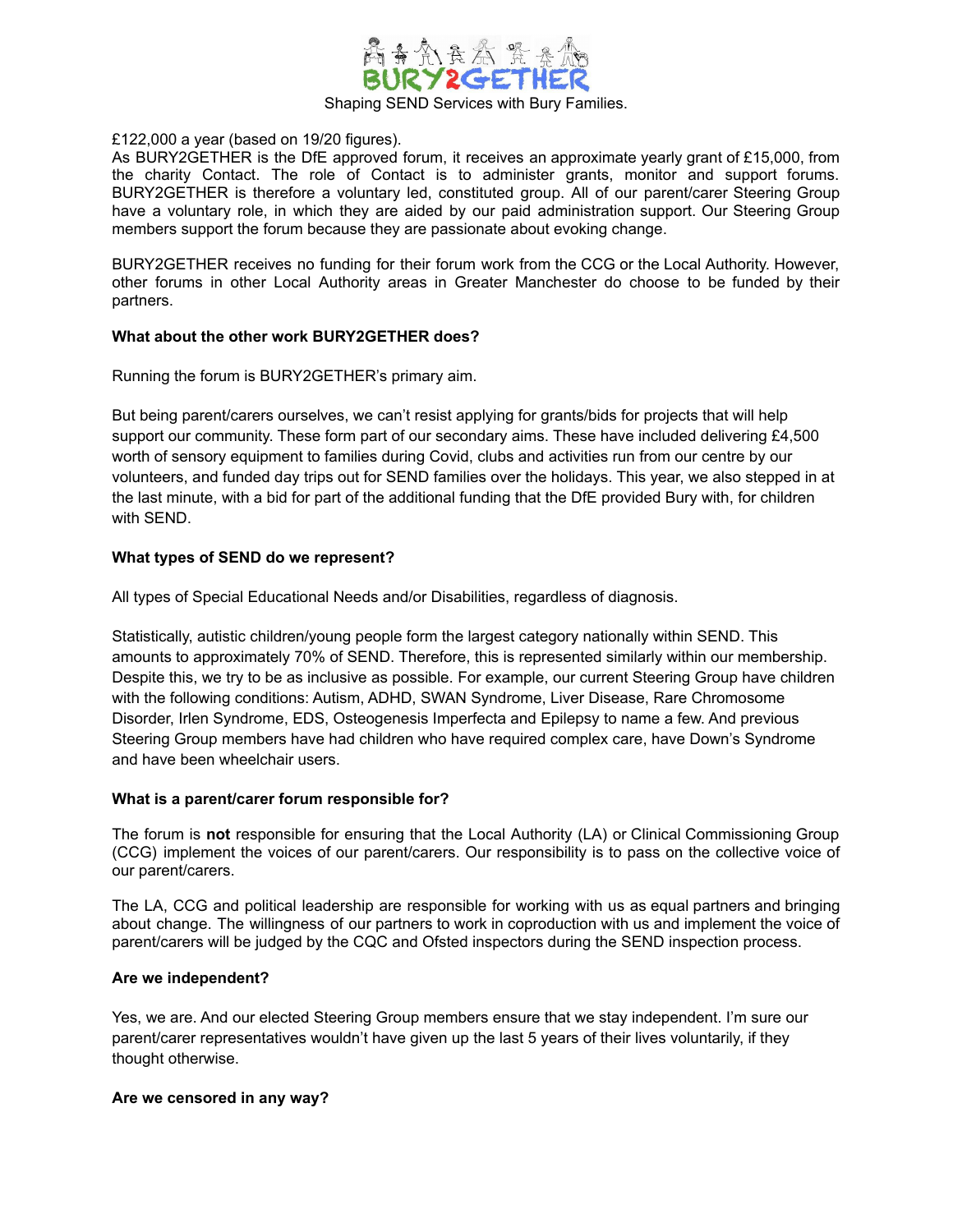

Absolutely not. Feel free to ask the LA or CCG directly. They will definitely agree that the forum always represents the voice of parent/carers the best we can, presenting measured and balanced conversations, whilst provisioning challenge and scrutiny.

# **Why do we choose to be the Department for Education (DfE) approved parent/carer forum?**

The parent/carer forum is recognised within the SEND Code of practice. There are special privileges that the DfE approved forum holds, such as representations as equal strategic partners at board level, across the CCG and Local Authority. This is a unique opportunity available only to forums. Other parent/carer groups, such as campaigning and lobby groups, do not have this privilege.

We choose to be the DfE approved forum because this allows us to work with the charity Contact, who provide us with invaluable support, such as:

- A regional advisor
- Training
- Peer-to-peer support from other Forums across the Region and Nationally
- Access to regular regional meetings
- Access to the annual National Network of Parent/Carer Forums conference
- Access to additionally support services, such as legal advice and counselling for our volunteers

By choosing to be the DfE approved forum, this gives us the platform to work as strategic partners with the Local Authority and CCG. Partners will therefore be assured to work with us, because of the following:

- Due diligence around this arrangement means that Contact (the DfE delivery partner), monitor our performance and conduct as a Forum.
- The Local Authority and the Forum are required to agree to a Memorandum of Understanding each year, set out by the DfE and Contact.

#### **What are the terms of our DfE grant?**

For the grant to be approved, the Local Authority must be in support of the forum and demonstrate working partnership. They must agree to a Memorandum of Understanding (MOU) to work in co-production, as follows: -

- The Local Authority commits to uphold the principles of the SEND Code of Practice and to work in partnership with the DfE approved local parent/carer forum to improve local services for children and young people with SEND.
- The Local Authority must recognise the independence of the DfE approved parent//carer forum.
- The Local Authority must value the role of the DfE funded parent/carer forum in representing the needs, experiences and views of parent//carers of children and young people with SEND including their role in raising issues, providing constructive feedback through open dialogue and challenging partners when necessary.
- The Local Authority agrees to work together with respect and as equal partners.

Below is the agreement that the forum adheres to:

The forum agrees to the same principles and also signs up to work in partnership.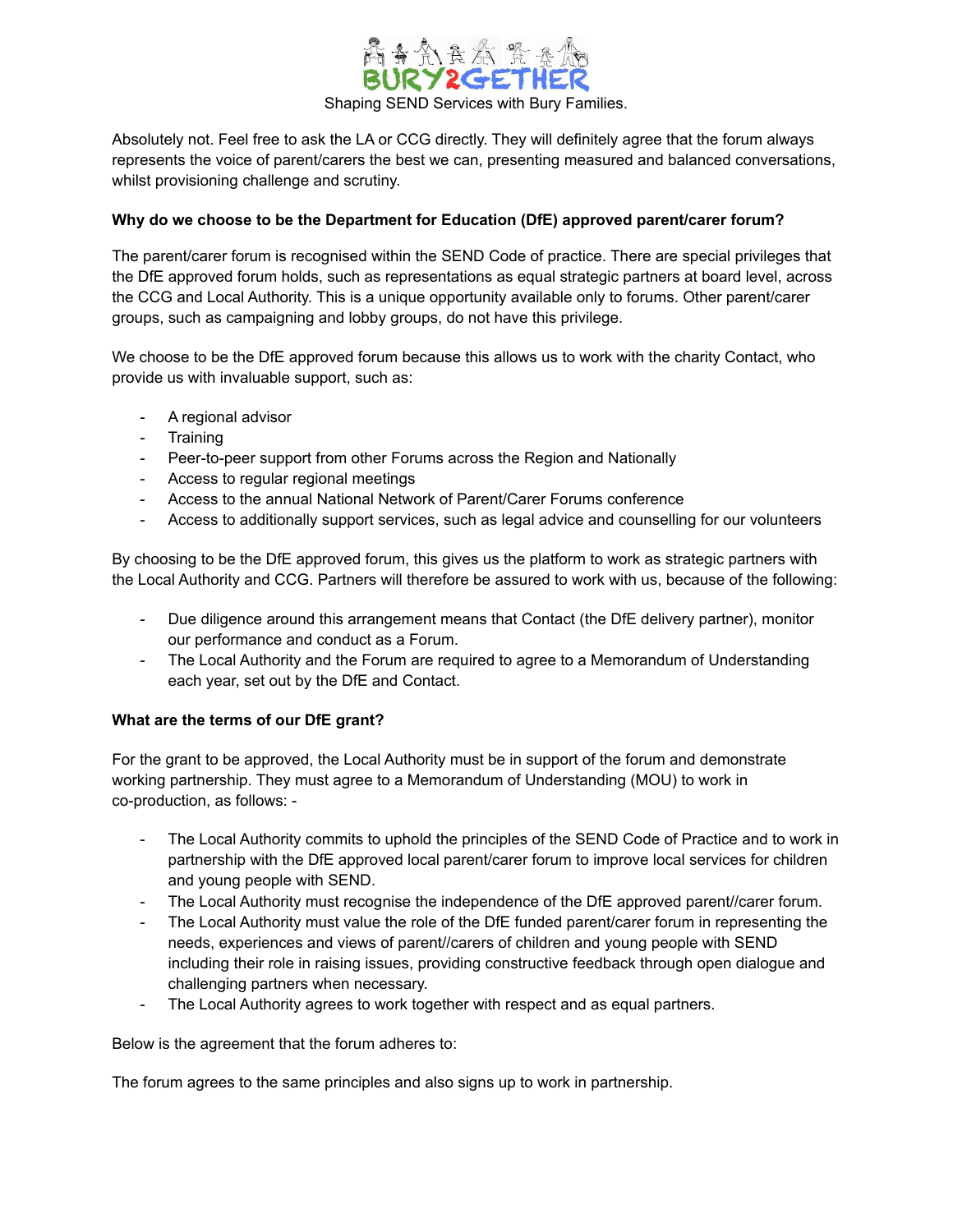

- We commit to uphold the principles of the SEND Code of Practice and to work in partnership with the local authority/health organisations to improve local services for children and young people with SEND.
- We recognise the local authority and health organisations as our strategic local partners.
- We value the role of the local authority and health organisations in carrying out their statutory duties and will raise issues from parent/carers providing constructive feedback through open dialogue, and challenging partners when necessary.
- We agree to work together with respect and as equal partners. I confirm we will abide by the principles of co-production above.

The forum confirms that agreeing to the MOU does not supersede any local partnership agreements or arrangements.

# **Do any other forums across Greater Manchester choose to be the DfE approved forum?**

Yes, there are 10 forums across each of Greater Manchester's 10 Local Authority areas that choose to be the DfE approved forum.

We are linked in with all our Greater Manchester and regional forums and have weekly meetings available to ourselves. We also have a very active WhatsApp group that helps us to compare and share good practice.

# **Do we belong to any networks?**

We choose to be part of the National Network of parent/carer Forums - NNPCF.

The NNPCF represents over 93,000 parent/carer members. BURY2GETHER works closely with our North West Regional NNPCF representative and has the ability to communicate on a weekly basis. The role of the NNPCF is to liaise on a national level with leaders such as Ministers, NHS England, The DfE, etc. They do this in a similar way to forums, by parent/carer representatives joining national strategic meetings.

#### **How is a parent/carer forum part of the process of change for SEND services?**

There are many different mechanisms for leading change for SEND services. The forum (BURY2GETHER) is just one part of the process. Other avenues for change are as follows:

- Coproduction for Individuals: The individual circumstances of a family such as EHCPs, compliments and complaints that influence strategic local change for SEND.
- Coproduction for All: The views of parent/carers when consulted with by services that lead to strategic local change for SEND.
- **- Strategic Coproduction: The collective voice of parent/carers, represented by the forum (BURY2GETHER) at Strategic Level, in partnership with the LA, CCG and other bodies. This is achieved by parent/carer representatives being included at Strategic Board level to present the voice of parent/carers. Collective voice is then fed into the forum's national channels through Contact and the NNPCF.**
- Healthwatch: Advocate for their members on issues regarding health and social care services. They have a place to represent collective voice at the Health and Wellbeing Board within Bury Council.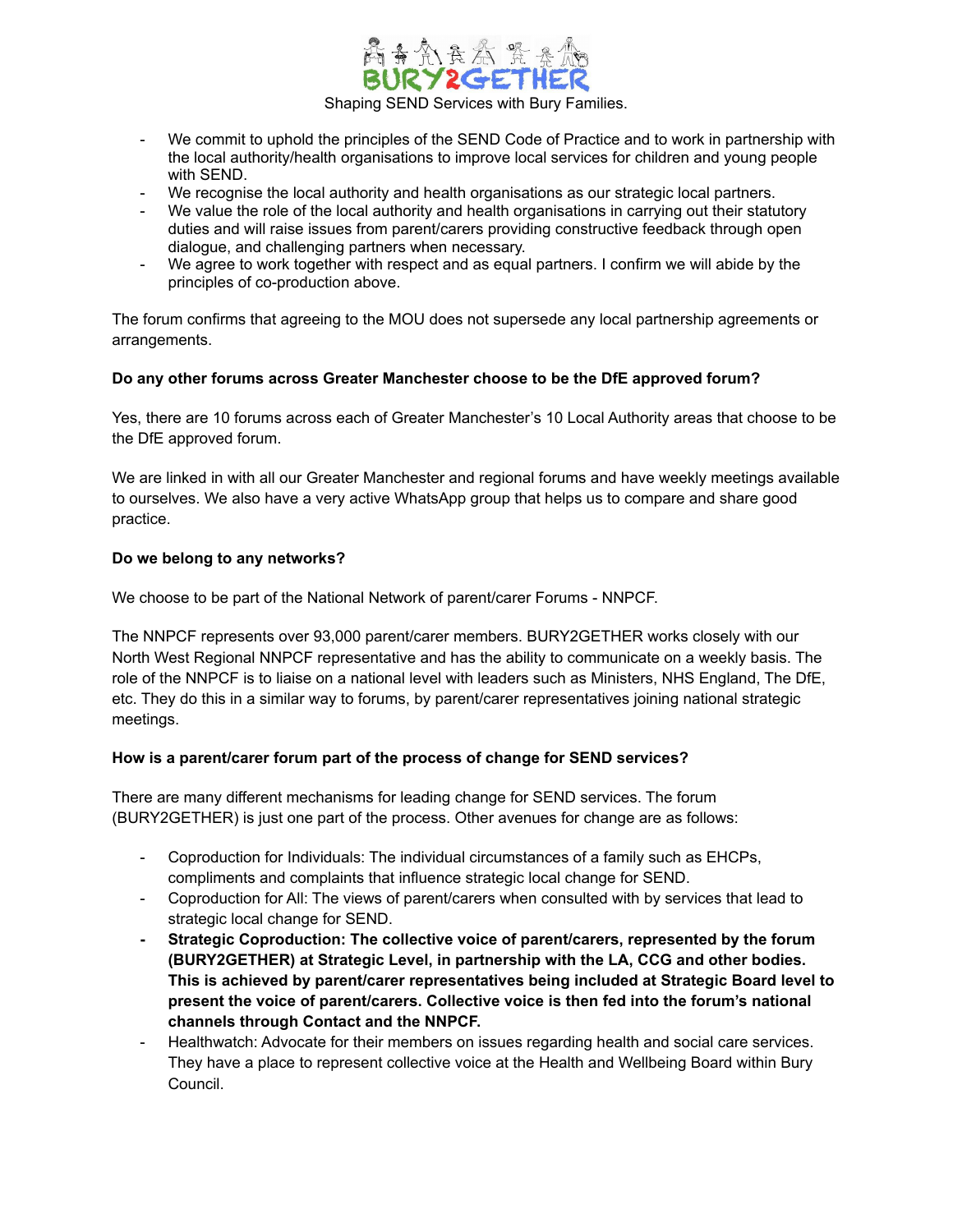

- IASS Independent Advice and Support Service: Provides free, impartial information, advice and support to disabled children and young people aged 0-25, and those with SEN, through their parents and carers. Young people aged 16+ can have support in their own right. IASS has its own Steering Group of parent/carers that are able to influence the service.
- Lobby Groups: A body formed to influence legislation on a particular issue.
- Pressure Groups: The group will use demonstrations, petitions, and publicity to influence change locally and nationally.
- Legal action: Individual or group action taken against the Local Authority or CCG that evokes change locally or nationally.
- Local Councillors: Constituents can approach Local Councillors to influence individual or community wide (local level) concerns regarding the local council.
- Members of Parliament (MPs): Constituents can approach one of Bury's 2 MPs, whose primary focus is on evoking national (government level) change.
- Third sector organisations such as charities: Some organisations who have had first hand experience of SEND will collate information/themes and present them to mechanisms for change, such as any government inquiries.
- Schools (such as SEND parents groups and governors): Schools have the ability to evoke change by welcoming internal SEND parent groups to shape the school offer. They also have a governing body, which includes a SEND Governor, that should champion and influence the SEND agenda internally.

# **Is a parent/carer forum for everyone?**

In principle, yes! All parent/carers in Bury are welcome to sign up as a member. All members are welcome to contribute their experiences through our consultations, meeting with services or commissioners, etc, at any time.

Not everyone, at all the time, will feel that being a member of the forum is right for them. The forum has to work **with** the Local Authority and CCG to get things right. We do this by positive engagement. We present the voice of parent/carers and we do this by being present in meetings and building positive relationships, whilst presenting challenge and scrutiny.

Strategic change can be slow paced. This is a frustration for everyone involved.

As a result, parents who are in a particularly difficult part of their SEND journey may not feel the forum is the right place for them at that time.

Although we welcome everyone at every part of their journey, we understand that parents who are (rightly) angry with their family's circumstance, may not resonate with the forum's 'working together' sentiment at a particular time in their own journey. We completely understand that. And there are times when members of our own Steering Group need to take a step back to pursue their own direct action with services and may feel their 'working together' approach may be compromised.

But the forum is fluid. And 5 years down the line, we continue to challenge and scrutinise by working together. We grow and evolve every day. Together, we believe we are stronger.

If anyone does want to become more involved with BURY2GETHER, please send us an email or fill in an expression of interest form on our website.